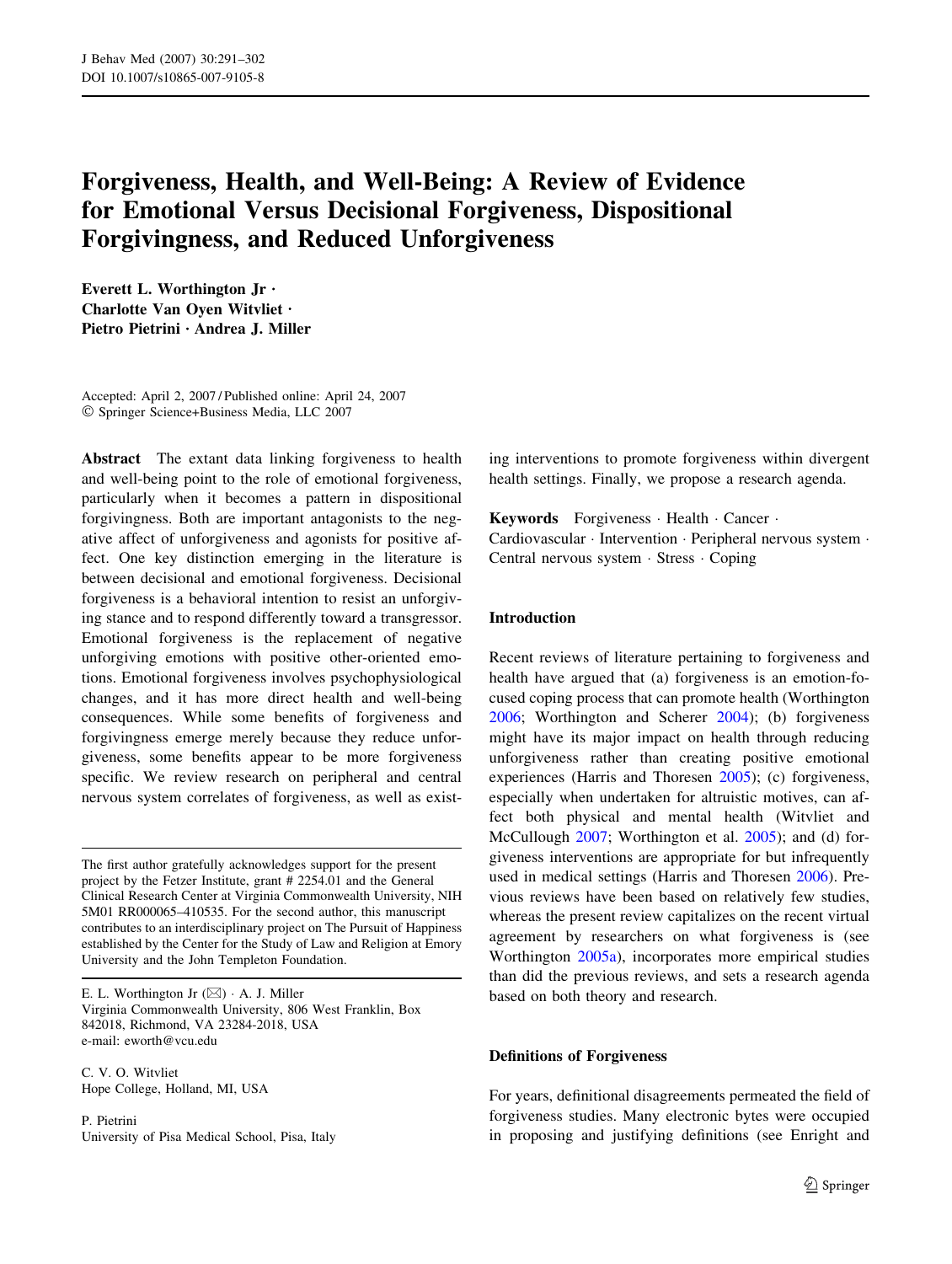Fitzgibbons [2000;](#page-10-0) McCullough et al. [2000\)](#page-11-0). However, by 2005, the definitional controversies had quietly subsided, with broad consensus on what forgiveness is not, and much agreement on what it is. Forgiveness is not excusing, exonerating, justifying, condoning, pardoning, or reconciling. Depending on the context, intrapsychic processes may be both necessary and sufficient for forgiveness, although a complex interpersonal process may surround forgiveness experiences (Worthington [2005a](#page-11-0)). Forgiveness is broadly understood as a process of decreasing inter-related negative resentment-based emotions, motivations, and cognition (Worthington [2005b](#page-11-0)) This composite is referred to as unforgiveness with the content of the primary negative experiences (i.e., cognition, emotion, motivation, or behavior) still under debate (Worthington [2006\)](#page-11-0). Mullet et al. [\(2005\)](#page-11-0) identified two types of personal dispositions toward unforgiveness—grudge-holding and vengeful orientation. Some researchers have argued that forgiveness also involved enhanced positive experience (Fincham et al. [2005\)](#page-10-0). Worthington ([2005b\)](#page-11-0) proposed that most researchers who studied transgressions by strangers or people in non-continuing relationships defined full forgiveness as simply reducing unforgiveness, and researchers who studied continuing relationships defined full forgiveness as decreasing and eventually eliminating unforgiveness by replacing the negative with positive and eventually building to a net positive forgiveness experience. He suggested that forgiveness was of two types: a decision to control one's behaviors (i.e., decisional forgiveness) and a multifaceted emotional forgiveness that involved changed cognition, emotion, and motivation.

The common denominators in definitions seem to be the following. First, unforgiveness involves ruminations that may be begrudging, vengeful, hostile, bitter, resentful, angry, fearful of future harm, and depressed. Second, unforgiveness is hypothesized to be directly related to the amount of remaining injustice being experienced (called the injustice gap, by Exline et al. [2003](#page-10-0)). Third, forgiveness involves reducing unforgiveness. Fourth, forgiveness is a process rather than an event. There is less agreement about the sequence, mechanisms, key components, and the sine qua non changes in the process. Fifth, the internal experience of forgiveness can be distinguished from its interpersonal context. As Baumeister et al. ([1998\)](#page-9-0) observed in grudge-theory, a person could internally forgive and not express it or could express forgiveness but not experience it internally. Sixth, forgiveness of strangers or people with whom one does not want nor expect continuing contact is fundamentally different from forgiving a loved one. Seventh, making a decision to change one's behavior could be a sincere and permanent form of forgiving, and yet that decision must be differentiated from emotionally forgiving. Decisional and emotional forgiveness are different processes, likely with different sequelae. Decisional forgiveness, while it might reduce hostility does not necessarily reduce stress responses. Thus, it is probably related to reconciliatory processes and through improved relationships, indirectly to health. Emotional forgiveness is likely more related to health sequelae because of its strong connection to overcoming negative affect and stress reactions by cultivating positive affect. Eighth, most would agree that (a) decisional forgiveness has the potential to lead to changes in emotion and eventually behavior whereas (b) emotional forgiveness, by definition, involves changes in emotion, motivation, cognition, and eventually behavior.

Many acts reduce unforgiveness and are thus often confused with forgiveness (Worthington [2001\)](#page-11-0). As a stark example, successful vengeance will eliminate unforgiveness, but no one would confuse it with forgiveness. Other examples of unforgiveness-reducing alternatives to forgiveness include (1) seeing justice done (including civil justice, criminal justice, restorative justice), (2) shadenfreude, (3) letting go and moving on, (4) excusing an offense, (5) justifying an offense, (6) condoning an offense, (7) forbearing, (8) turning the issue over to God because one does not believe oneself capable of judging, or (9) turning the issue over to God in hopes of divine retribution. All of those reduce unforgiveness, thus usually contributing to positive health outcomes (Harris and Thoresen [2005](#page-10-0)). However, none is forgiveness.

## Forgiveness, Forgivingness, and Health

Forgivingness is seen as a disposition, while forgiveness is seen as being related to a state response (Mullet et al. [2005](#page-11-0)). Forgivingness—and more rarely forgiveness—has been found to be related to health. Toussaint et al. ([2001\)](#page-11-0) conducted a telephone survey with a national probability sample of 1,423 respondents (young, ages 18–44,  $n = 737$ ; middle-aged, ages  $45-64$ ,  $n = 410$ ; and old, ages 65 and older,  $n = 276$ ). Self-rated health was related to forgivingness of self in young and middle aged participants and to forgivingness of others in older adults. Typically, forgivingness takes years before it has discernible effects on physical health. This is reasonable when seen in the context that stress-related disorders often do not develop until chronic stress has taken a physical toll on one's body. If unforgiveness is interpersonally stressful (see Worthington [2006](#page-11-0), for a stress-and-coping theory of forgiveness), then it should be expected that self-rated health is related to habitually forgiving others only for people who have practiced it for many years. In the methodology of the cross-sectional phone survey, it was not possible for Toussaint et al. to determine how long people considered themselves to be dispositionally forgiving.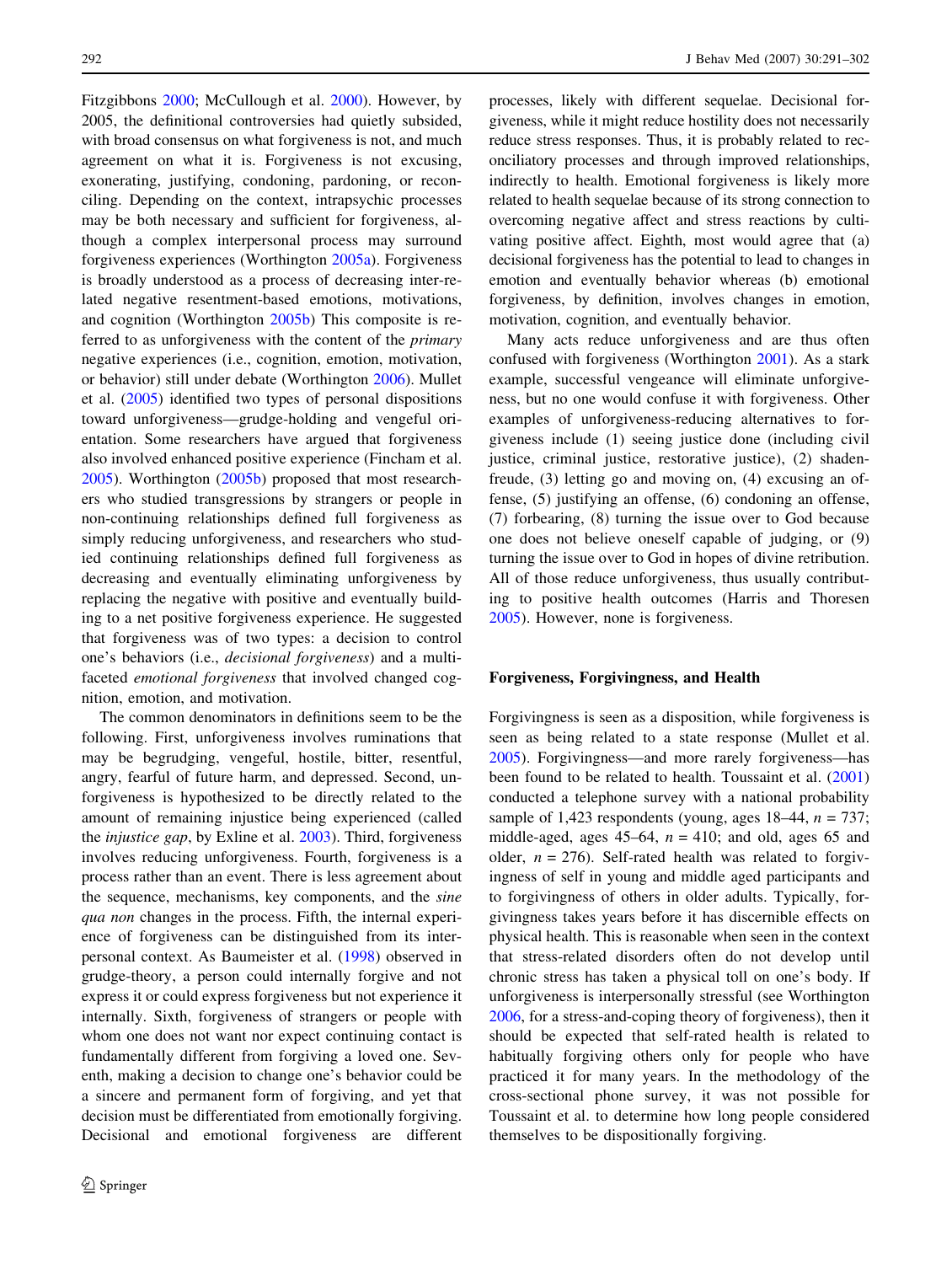Forgivingness of the self was related to physical health only for young and middle aged respondents—not for elderly respondents. Forgiveness of the self involves quite different psychological processes than does forgiveness of others (see Hall and Fincham [2005\)](#page-10-0). In many ways, forgiveness of self is more related to being an offender than a victim of injustice. Namely, people struggle with selfcondemnation because they believe they have done wrong (to self or others) and they feel guilt and shame, which are stressful. Forgiveness of self has been related to the adjustment of women with breast cancer (Glinder and Compas [1999](#page-10-0); Romero et al. [2006](#page-11-0)) as well as college students (Macaskill et al. [2000\)](#page-11-0). The mechanism by which forgiveness of self affects health, however, is likely to have features distinct from forgiveness of others. We hypothesize that self-condemnation may impair self-care, produce depression and anxiety, and demotivate coping. That might result in more immediately apparent negative health consequences than would forgiveness of others, which probably exerts most of its influence by being a coping mechanism for the chronic stress of unforgiveness (McEwen [2002\)](#page-11-0).

Lawler-Row and Piferi [\(2006](#page-10-0)) provided some insight into why forgivingness of others might be related to health in a study of 425 participants aged 50 to 95 years. They found that a forgiving personality was related to stress, subjective well-being, psychological well-being, and depression. High and low forgivingness conditions differed on four potential mediators—healthy behaviors, social support, religious well-being, and existential well-being. Furthermore, high and low forgivingness conditions also differed on several indices of successful aging—autonomy, environmental mastery, positive relations with others, purpose in life, personal growth, and self-acceptance. Mediational analyses were conducted to determine mediators between forgivingness and health. The connection between forgivingness and depression was mediated by healthy behaviors, social support, and existential and religious well-being. Forgivingness and stress were mediated by sex, age, healthy behaviors, existential and religious well-being. Forgivingness and subjective well-being were mediated by sex, age, healthy behaviors, social support, and existential and religious well-being. Forgivingness and psychological well-being were partially mediated by age, healthy behaviors, social support and existential wellbeing.

The empirical literature on forgivingness and health is growing. At present, it appears that a variety of mechanisms operate and support the forgivingness-health relationships in different ways at different stages of life. However, these are survey data for which major criteria of health are self-reports. A need remains for prospective studies documenting the incidence of disease in people

exhibiting self- and other-forgivingness. Some of the selfreport measures created for the purpose of a survey were short and had no data supporting their estimated reliability or validity. Lawler-Row and Piferi ([2006\)](#page-10-0) used measures with psychometric support to establish the relationships. However, there is also a need to examine the mechanisms of influence using procedures to assess central and peripheral nervous system processes when people do and do not forgive.

# Forgiveness in Relation to Brain Physiology and Functioning and Health

The development of more and more sophisticated methodologies for the functional exploration of the brain has made it possible to investigate the molecular correlates of cognitive, emotional, and behavioral functioning in the living human brain with no harm for the subjects. Several studies using electroencephalographic techniques or functional brain imaging tools, including positron emission tomography and functional magnetic resonance imaging, have been successfully used to investigate the neural bases of the decisional and emotional components involved in the modulation of behavior, in moral evaluation as well as in adopting forgivingness strategies.

Functional Magnetic Resonance Imaging and Positron Emission Tomography Studies

As one basis for distinguishing decisional and emotional forgiveness, Worthington [\(2006](#page-11-0)) referenced a highly visible and often cited study of moral dilemmas. Greene et al. [\(2001](#page-10-0)) studied two similar moral dilemmas. In the trolley dilemma, the participant imagines himself or herself to be standing on a footbridge overlooking trolley tracks and must decide whether to pull a switch to prevent the trolley from killing five strangers. By throwing the switch, that diversion will kill one stranger. About 90 percent of the people chose to divert the trolley and kill one person. In the footbridge dilemma, the runaway trolley can only be diverted (thus saving the five) by pushing a stranger from the footbridge to his death. About 10 percent of the participants were willing to push the stranger. Why the difference? Greene et al. ([2001\)](#page-10-0) suggested, ''Some moral dilemmas (those relevant to the footbridge dilemma) engage emotional processing to a greater extent than others (those relatively similar to the trolley dilemmas), and these differences in emotional engagement affect people's judgments'' (p. 2106). In Greene et al.'s experiment, people  $(N = 9)$  were in functional magnetic resonance imaging units as they were presented with these two dilemmas. As they contemplated the unfolding story, brain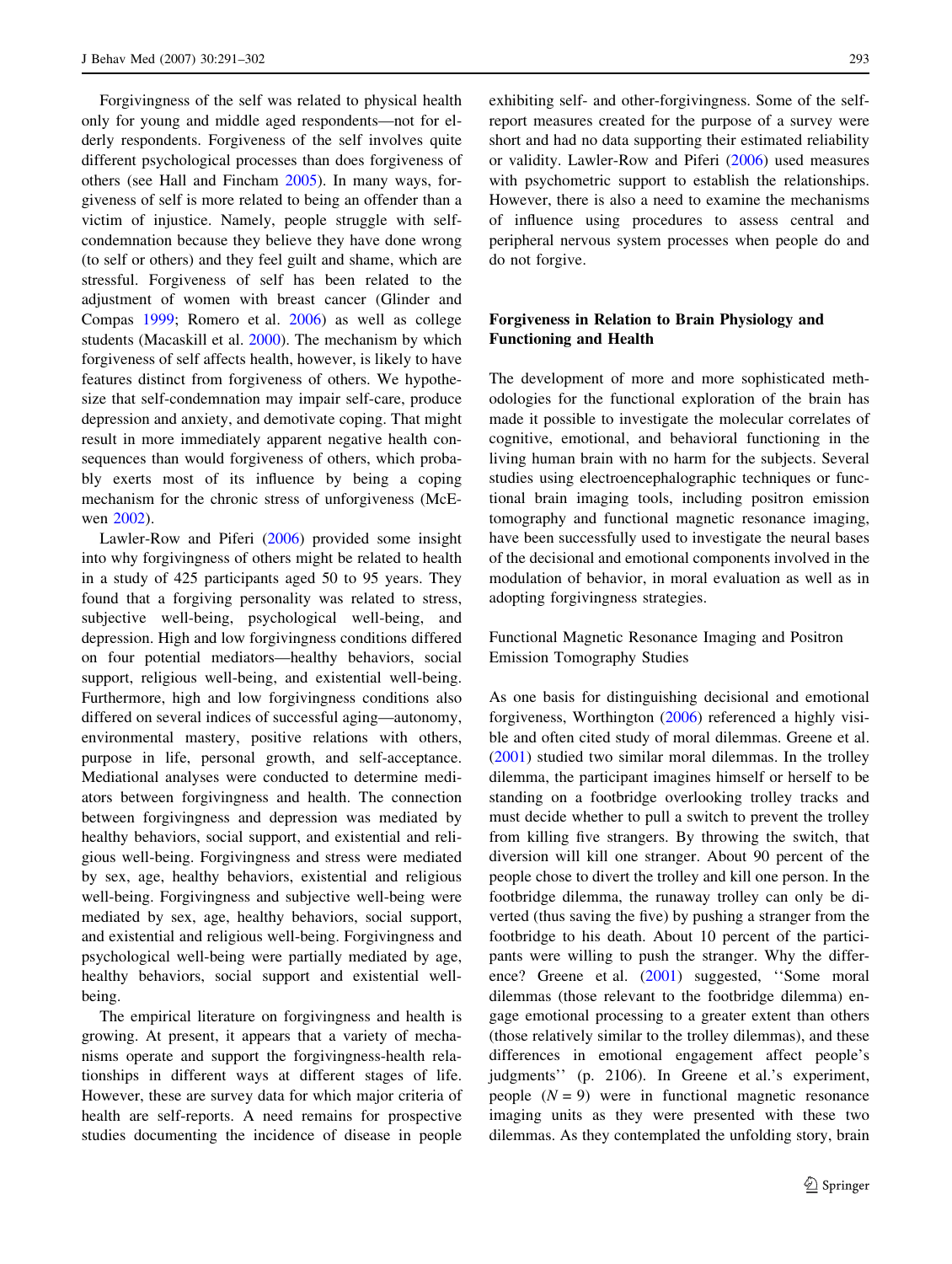activity was the same in both scenarios until, in the footbridge problem, the experimenter posed the possibility of pushing the person to his death. Suddenly, activity in the brain areas associated with rational thought declined and activity in the emotional areas increased.

In a follow-up experiment, they found that people who went against the ''natural'' tide had longer decision times than those who went with the tide. In the trolley dilemma, those who sided with the 10% (do not throw the switch) delayed their choice. In the footbridge dilemma, those who sided with the 10% (push the person) delayed their choice. The researchers suggested that the delay occurred because cognition was needed to overcome the ''natural'' tendency. On the surface, these findings may seem remote from forgiveness processes. However, just as there is a distinction between decisional and emotional decision making, there may be a similar distinction between decisional and emotional forgiveness and processes.

In a more direct study of forgiveness, Farrow et al. [\(2001](#page-10-0)) used functional magnetic resonance imaging to determine the brain structures that were active in making judgments about what one might, or might not, forgive (called forgivability judgments), what one might or might not empathize with, and what judgments one might make in social situations. Participants ( $N = 10$ ; 7 males, 3 females) were subjected to a number of decision-making choices while being monitored in a functional magnetic resonance imaging unit. Among the many findings, Farrow et al. reported that the judgments about whether an act was forgivable and how empathic it was involved a different portion of the cortex than judgments about fairness. Presumably, to forgive one must consider the other person, which stimulates empathy. To judge whether a decision is fair, though, does not necessarily bring in the human element and promote prosocial emotions. The left frontotemporal region was most associated with both forgivability and empathy. The implications of Farrow et al. for understanding forgiveness is that when one imagines a scenario involving judgments of fairness—as one might do in thinking about the injustice gap (as it affects oneself or others) —and one empathizes or forgives, different regions of the brain are activated.

In additional studies, Farrow and Woodruff ([2005\)](#page-10-0) reported that they used the regions associated with forgivability judgments as a map to indicate whether forgiveness might be occurring. Using a pre- and post-test design, they gave 13 patients who were diagnosed with post-traumatic stress disorder 10 weekly 1-hour sessions of forgivenessoriented cognitive-behavior therapy. Relative to pretest patterns, post-test patterns showed evidence of increased forgivability judgments and empathy. Also, 14 patients with schizophrenia increased their forgivability judgments relative to healthy controls.

Using positron emission tomography to measure regional cerebral blood flow, Pietrini et al. ([2000\)](#page-11-0) studied the neural correlates of anger and aggression in 15 healthy young people (8 men, 7 women). People were instructed to imagine four scenarios involving themselves, their mother, and two men in an elevator. In one scenario, which represented the baseline non-emotional condition, the participant simply looked around while riding in the elevator. In the other three emotionally-laden scenarios, the two men assaulted the participant's mother while the participant (a) watched, unable to help; (b) tried to intervene but was restrained by one man while the other continued the assault; or (c) attacked the two men with a sincere intent to injure or kill them. A 9-point Likert-type scale  $(1 = e^x + e^y)$ tremely so to  $9 = not$  at all), revealed that participants experienced greater anger, frustration, and anxiety during the aggressive scenarios as compared to the neutral baseline condition. Of note, participants reported much greater anger and frustration when they could not intervene (conditions ''a'' and ''b'' above) than when they were free to carry out their aggressive response (scenario ''c'').

In their functional analysis of reaction to aggressive behavior, Pietrini et al. ([2000\)](#page-11-0) found that when people were asked to imagine vividly angry situations—regardless of which of the three aggressive scenarios described above— they had higher activity within limbic system structures such as the anterior cingulate cortex and functional reduction in the activity of the orbitofrontal cortex, as compared to the baseline neutral condition. The medial orbitofrontal cortex is considered to be the limbic portion of the frontal association cortex. It is intimately connected with the amygdala and the limbic system, and it plays an important role in integrating emotional and motivational processes. Thus, one implication might be that negative emotion acts antagonistically toward reasoning. This suggests that reasoning is disrupted by anger and that imaginally rehearsing angry and aggressive mental scenarios (i.e., ruminating angrily) could (a) catapult one into negative emotive responding and (b) shut down rational approach and calm emotions.

Imagery as well as verbal rumination might stimulate similar effects. For example, Blair et al. [\(1999](#page-10-0)) found increased orbitofrontal activation when healthy males viewed pictures of angry faces. They interpreted this activation as an attempt to control a socially inappropriate behavioral response elicited by the angry faces.

Taken together, the results of these studies along with the clinical observation that traumatic or degenerative lesions of the prefrontal cortex lead to disinhibition of behavior including poor control of aggression, may indicate that a functional suppression of the orbitofrontal cortex is needed in order to enact a socially unacceptable behavior. In this regard, it is interesting to note that in the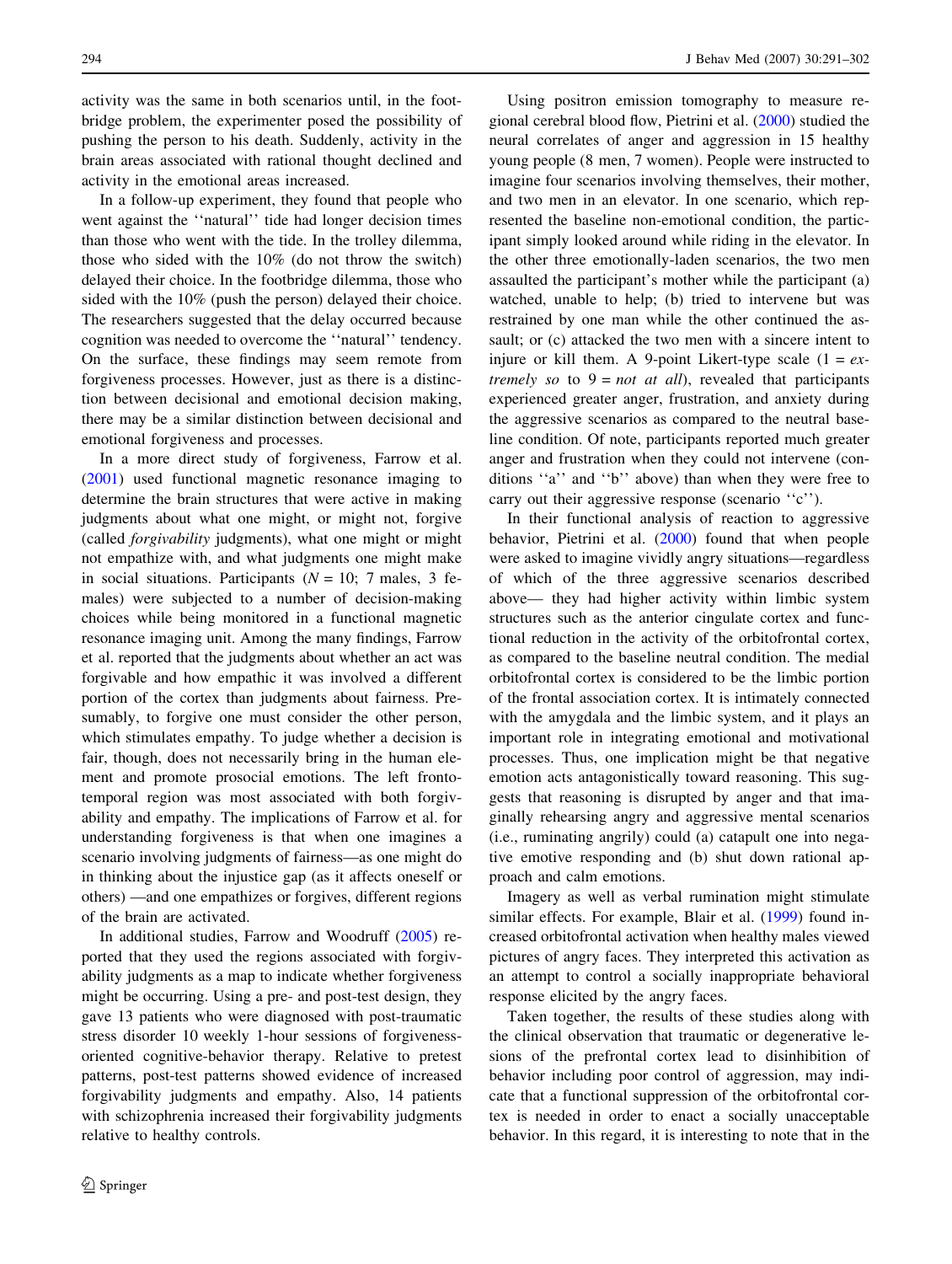sample studied by Pietrini et al. [\(2000](#page-11-0)) the reduction in neural activity during the aggressive scenarios as compared to the neutral baseline condition was significantly greater in females than in males. This may suggest that a greater suppression of orbitofrontal inhibitory control is needed in females to express a violent behavior––even at an imaginal level—and is consistent with the finding that females inhibit violence more than males (Pietrini et al. [1998](#page-11-0)). With respect to males, females also showed a much greater activation of the anterior cingulate cortex during the aggressive scenarios as compared to the neutral baseline (Pietrini et al. [2000\)](#page-11-0).

Adopting a similar visual imagery paradigm in conjunction with functional magnetic resonance imaging, Pietrini's group has begun to investigate the brain correlates associated with the imaginal evocation of forgiveness and unforgiveness in response to hurtful events. Ten young healthy participants (5 females and 5 males) underwent functional magnetic resonance imaging while they were asked to evoke a series of specific imaginal scenarios that comprised a hurtful event. Then they were randomly instructed to forgive or not. Imagery ability, behavioral and emotional responses were measured using the procedure described in the aggressive behavior study (Pietrini et al. [2000\)](#page-11-0). Imaginal evocation of emotionally relevant hurtful events followed by forgiving and not forgiving was associated in each participant with modulation of brain areas implicated in visual/semantic representation and imagery, and with activation of more anterior areas, such as ventromedial and prefrontal cortex, amygdala, anterior cingulate and striatum, that are involved in the regulation of emotional responses, moral judgment, perception and modulation of physical and moral pain, reward and decision making processes (Pietrini et al. [2004](#page-11-0)). It is worthy to note that during the hurtful condition females showed a greater activation in the anterior cingulate cortex than did males, consistent with the positron emission tomography findings from the aggression study. Given that the anterior cingulate cortex has been shown to respond to physical and moral pain (Eisenberger et al. [2003;](#page-10-0) Rainville et al. [1997](#page-11-0)), these findings suggest that morally hurtful events likely elicit a stronger response in the areas of the brain that process the affective valence of painful stimuli in females than in males. The anterior cingulate cortex was strongly engaged when subjects granted forgiveness; furthermore, the degree of neural activation was correlated with the individual's capability to grant forgiveness. Because neural activity in the anterior cingulate cortex is modulated by pain-killing drugs but also by hypnosis and placebo (Casey et al. [2000](#page-10-0); Lieberman et al. [2004](#page-10-0); Rainville et al. [1997](#page-11-0)), the authors propose that forgiviness may represent a natural ''self-aid medication mechanism'' that was selected through evolution for people to overcome distressful situations much before pharmacological agents or therapeutic interventions became available (Pietrini et al. [2004\)](#page-11-0). As discussed below, chronic stressful situations involve damaging processes - stress hormone secretion, neuronal loss and so on - for brain function and structure as well as for the whole organism (Pietrini and Guazzelli [1997](#page-11-0)). Therefore a mechanism that enables the individual to rapidly overcome such a situation confers a strong advantage for well-being and survival.

#### Electroencephalographic Studies

EEG studies have shown that experiencing state anger has been associated with relative left-frontal activity compared to right-frontal activity. Harmon-Jones et al. [\(2004](#page-10-0)) noted how left-frontal cortical activity has been repeatedly shown to be associated with approach motivation, emotion, and behavior identified with the Behavioral Approach System (Gray [1994](#page-10-0)). Right cortical activity has been repeatedly shown to be associated with withdrawal motivation, emotion, and behavior (Coan et al. [2001\)](#page-10-0), associated with the Behavior Inhibition System (Gray [1994](#page-10-0)). Harmon-Jones et al. ([2003\)](#page-10-0) showed that in anger provocation, people experienced high left-frontal cortical activity, especially when they were able to move toward the source of anger in order to try to resolve the anger-producing situation. If people did not anticipate having the chance to resolve the situation, they did not show an increase in left-frontal activity. Left-frontal activity is more associated with approaching a person and working things out when one is angry instead of simply stewing in resentment.

Harmon-Jones et al. [\(2004](#page-10-0)) sought to determine whether sympathy, which has been shown to reduce aggressive motivations, would also reduce relative left-frontal cortical activity relative to right-frontal activity. They suggested that if such a finding were to occur, it would suggest that the increase in relative left-frontal activity that has been observed after arousal to anger would be due more to approach motivations than other processes. College students (53 women, 26 men) participated in their electroencephalograph study in which sympathy was manipulated. A manipulation in which participants received insults was associated with increased left-frontal activity and decreased right-frontal activity. Notably, for participants who had high levels of sympathy, the electroencephalograph effect was eliminated. Sympathy acted in opposition to anger arousal in decreasing brain activity in the left-frontal cortex. This sympathy manipulation finding echoed previous research (Coan et al. [2001\)](#page-10-0). Harmon-Jones et al. [\(2003](#page-10-0)) showed that manipulating (a) coping capability and (b) the experience of a positive other-oriented emotion both affected brain activity that was associated with unforgiveness, anger, and hostility.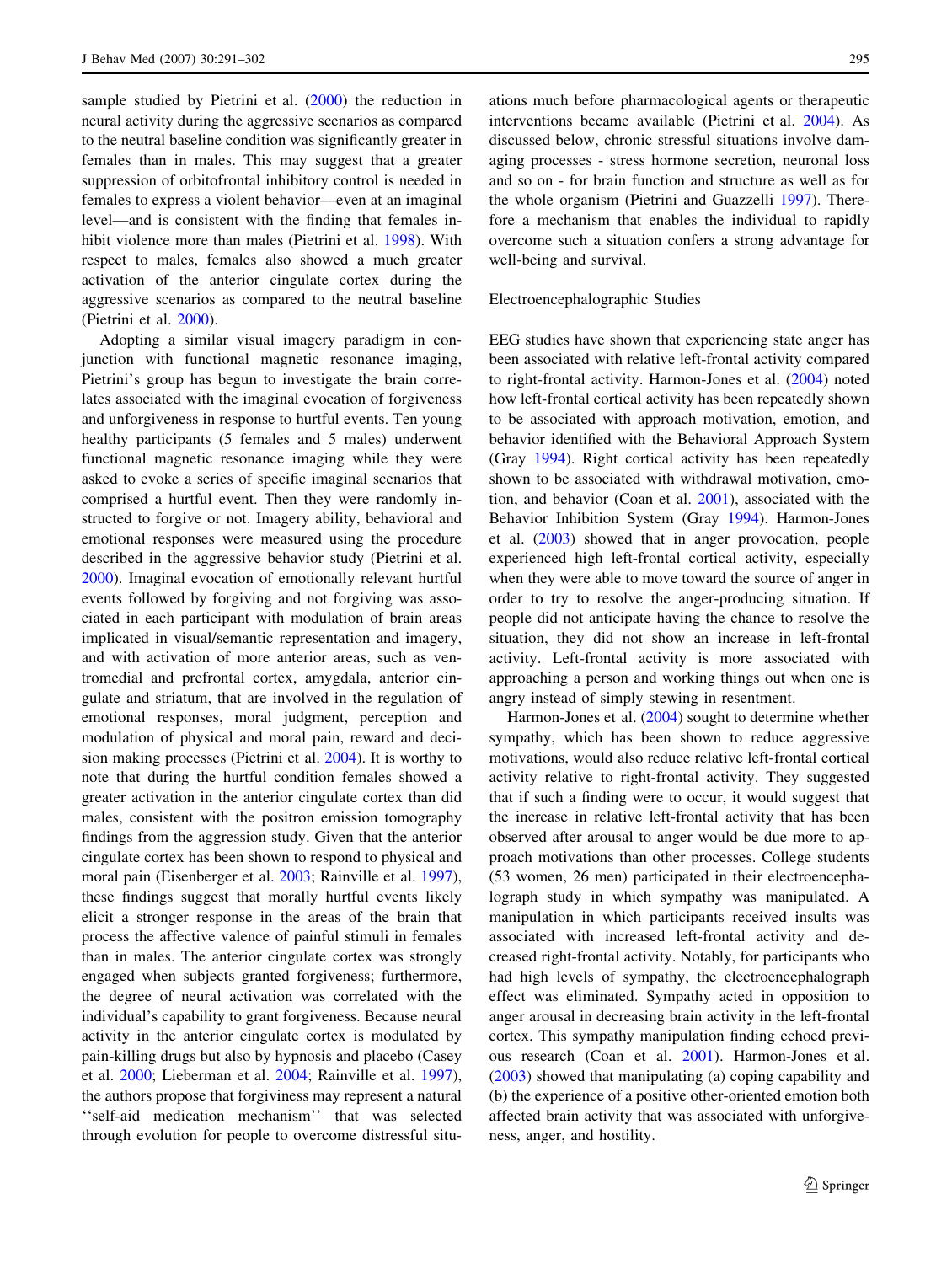Taken together, work from the labs of Farrow, Pietrini, and Harmon-Jones underscore how brain regions and functions are affected by decisional and affective processes in ways that are consistent with the differentiation of decisional and emotional forgiveness. Results also suggest that emotional forgiveness may happen through a mechanism of emotional replacement of negative with positive, other-oriented emotions.

## Forgiveness in Relation to Peripheral Physiology and Health

To the extent that forgiveness buffers against illness or promotes health, this may be due to the emotionalreplacement functions of forgiveness (see Worthington [2006,](#page-11-0) for a summary of evidence supporting that mechanism). Forgiveness may serve both as an antidote to the health-eroding processes of stress, hostility, and rumination, and as an agonist for the health-promoting processes of positive other-oriented emotion. Below, we review findings on forgiveness and peripheral physiology, with a focus on the emotional processes potentially related to forgiveness and physical health.

## Forgiving Others

In a psychophysiology study, Witvliet et al. ([2001\)](#page-11-0) measured continuous facial electromyograph, heart rate, blood pressure, and skin conductance as 71 college students each adopted two states of unforgiveness versus two states of emotional forgiveness toward a particular real-life offender. The two unforgiving conditions were (a) rumination about the transgression and (b) nursing a grudge toward the offender. The two forgiving conditions were (a) cultivating empathic perspective taking toward the offender and (b) forgiving the offender by finding a way to genuinely wish him or her well while releasing hurt and angry emotions. This last condition is an emotional forgiveness condition. Witvliet et al. used a within-subjects design so that each participant imagined all four types of imagery multiple times using counterbalanced orders. Physiological reactivity during each imagery trial and recovery patterns during the subsequent relaxation period were assessed and compared to that same trial's pretrial baseline data. This approach highlighted the impact of each imagery condition on the physiological measures, as well as how those response patterns recovered after imagery.

As predicted, unforgiving imagery evoked higher arousal and more negative emotion ratings compared to forgiving imagery. Consistent with the high arousal ratings, unforgiving imagery was associated with higher levels of tonic eye muscle tension (orbicularis oculi electromyograph) during imagery, and higher heart rate and skin conductance level scores (indicating sympathetic nervous system activation) both during imagery and recovery. Consistent with the negative valence of unforgiving imagery (versus the positive valence of forgiving imagery), participants showed more brow muscle tension (corrugator electromyograph) during imagery and recovery periods. Systolic blood pressure (during the middle of imagery), diastolic blood pressure, and mean arterial pressure—indicating arousal and negative valence—were all higher during unforgiving versus forgiving imagery. Participants reported significantly higher joy, pleasant relaxation, empathy, and perceived control in the forgiveness conditions, but higher sadness, anger, and fear during the unforgiveness conditions. These data patterns were substantially replicated in a subsequent study of the associations of justice and forgiveness with effects on continuous measures of physiological functioning (Witvliet et al., in press).

These findings resonate with the work of Lawler et al. [\(2003](#page-10-0), [2005](#page-10-0)) and Toussaint and Williams [\(2003\)](#page-11-0), who used combined between and within subjects designs and interview-based psychophysiology paradigms. Although these researchers did not explicitly study emotional forgiveness per se, Lawler in particular has framed her group's findings in terms of a forgiving change of heart (Lawler et al. [2003](#page-10-0)). They found cardiovascular benefits of both trait and state forgiving in college students ( $N = 108$ ; 44 males, 64 females). Higher trait forgivingness was associated with lower systolic, diastolic, and mean arterial pressure. Lower state unforgivingness and higher state forgiveness for both a parent and a peer/partner were associated with lower systolic, diastolic, and mean arterial pressure, heart rate, and rate pressure product (rate pressure product is the systolic blood pressure times heart rate divided by 100, and is an indicator of myocardial oxygen demand and stress). In response to an interview about a salient memory of conflict with a parent or primary caregiver, Lawler et al.  $(2003)$  $(2003)$ also found that high trait forgivers showed the least reactivity and best recovery patterns for systolic, diastolic, and mean arterial pressure and rate pressure product, and forehead electromyograph, whereas low trait forgivers in unforgiving states showed the highest levels of cardiovascular reactivity and poorest recovery patterns.

In follow-up research with a community sample of 27–72 year olds  $(N = 81)$ , Lawler et al. ([2005\)](#page-10-0) found that trait forgivingness was associated with lower levels of rate pressure product reactivity—but not mean arterial pressure—in the first part of an interview. Using path analyses, they found that trait forgivingness predicted state forgiveness. Higher state forgiveness and lower hostility predicted lower stress levels, which in turn predicted lower self-reported illness. Lawler et al. ([2005\)](#page-10-0) found that reduced negative affect was the strongest mediator between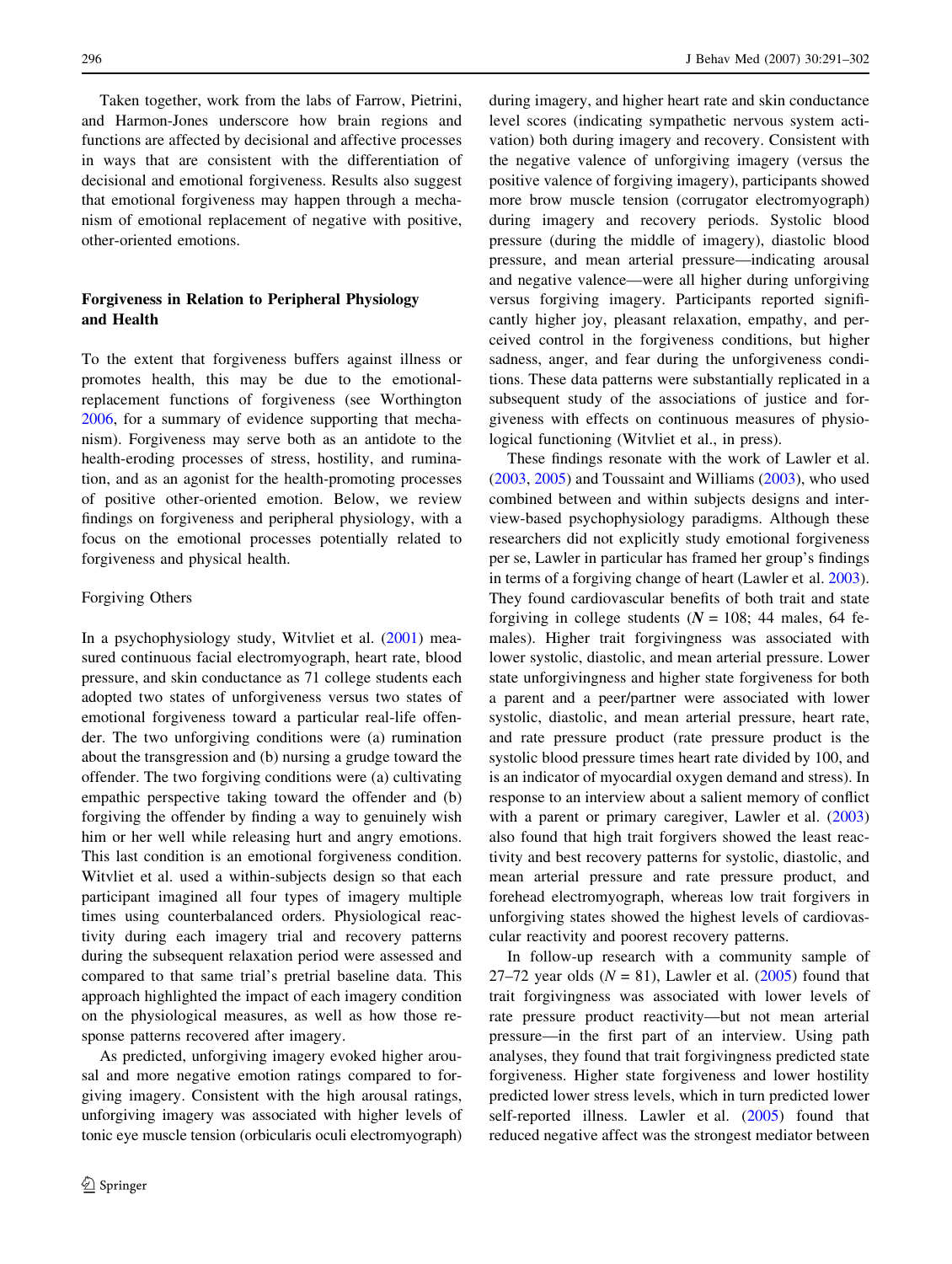forgiveness and physical health symptoms. That suggested the importance of emotional forgiveness in reducing unforgiveness. Other variables—spirituality, social skills, and lower stress—mediated the forgiveness-health relationship, too.

In their interview study, Toussaint and Williams ([2003\)](#page-11-0) measured blood pressure in a diverse sample of 100 midwestern community residents, with 25 in each cell: 2 [socioeconomic status (high, low)]  $\times$  2 [race (Black, White)]. Men and women were almost evenly divided across cells. Across participants, higher levels of total forgiveness (i.e., forgiveness of others and self, and feeling forgiven by God) were associated with lower resting diastolic blood pressure. Among white participants of high socioeconomic status, total forgiveness and forgiveness of self were associated with lower resting diastolic blood pressure. Among black participants with low socioeconomic status, forgiveness of others was associated with lower resting diastolic blood pressure, and forgiveness of others, total forgiveness, and perceived divine forgiveness were associated with lower resting cortisol levels.

Together, this combined set of findings on peripheral physiology suggests that chronic unforgiving responses could contribute to adverse health by perpetuating stress beyond the duration of the original stressor, heightening cardiovascular reactivity during recall, imagery, and conversations about the hurt, and impairing cardiovascular recovery even when people try to focus on something else. By contrast, forgiving responses may buffer health both by quelling these unforgiving responses and by nurturing positive emotional responses in their place.

Additional research points to the importance of experiencing other-oriented positive emotions for emotional forgiveness to occur. Huang and Enright [\(2000](#page-10-0)) compared the effects of forgiving out of moral love versus cultural obligation in 22 matched pairs of male and female Taiwanese community members. We see aspects of the moral love condition as more akin to emotional forgiveness. When interviewed about a typical day, the groups did not differ in their blood pressure. When interviewed about a past experience with conflict, the groups did not differ on self-reported anger. However, those who forgave out of obligation-oriented versus moral-love motives cast down their eyes and showed more masking smiles. The authors interpreted those behaviors as signs of hidden anger. These facial patterns are also consistent with the idea that the obligatory forgivers might have been suppressing negative emotion, which we consider to be akin to decisional, rather than emotional forgiveness. In line with this view, the obligatory forgivers had significantly higher blood pressure values than did the moral love forgivers on three of twelve blood pressure comparisons. Obligation forgivers had higher raw systolic blood pressure at the beginning of the

interview, and higher raw systolic blood pressure. and diastolic blood pressure one minute into the interview. This study suggests that motivations emphasizing love differ from motivations that emphasize obligation in terms of affective expression and cardiovascular responding.

## Receiving Forgiveness

Whereas most forgiveness research has addressed the granting of forgiveness, one study examined the effects of forgiveness on those who receive it (Witvliet et al. [2002](#page-11-0)). They used a within-subjects psychophysiology study with college students ( $N = 40$ ; 20 females, 20 males) who reflected on and imagined a particular transgression they had committed against someone. Part of this study compared imagery of (a) receiving an unforgiving response from one's victim, with imagery of (b) receiving forgiveness and (c) experiencing reconciliation. Forgiveness and reconciliation imagery each prompted improvements in basic emotions (e.g., sadness, anger) and moral emotions (e.g., guilt, shame, gratitude, hope), with reductions in negative emotions and increases in positive emotions. Receiving forgiveness and reconciliation each also prompted less furrowing of the brow muscle (*corrugator* electromyograph) associated with negative emotion, and more electromyograph activity at the zygomatic muscle, indicative of smiling. Autonomic nervous system measures were largely unaffected by imagery, although skin conductance data suggested greater emotional engagement or stress when transgressors imagined reconciling with their victims. Apparently, while reconciliation is often valued, contemplating making a reconciliative gesture can provoke stress reactions.

## Summary

The study of forgiveness in the psychophysiology laboratory has its limits. To generalize to real life, studies must employ tasks that mirror daily life, aggregate repeated measures across tasks, and measure physiology before, during, and after the conditions of interest (Schwartz et al. [2003](#page-11-0)). Forgiveness studies with designs close to these ideals show cardiovascular reactivity patterns that reliably distinguish unforgiving responses toward others (as a state or trait) as generating more reactivity and prolonged activation than do forgiving responses toward others (and also link facial electromyograph patterns with the negative, aroused emotion of unforgiveness). Exploratory studies that seek to correlate single resting physiology measures with forgiving personality variables do not show these patterns (Seybold et al. [2001](#page-11-0)). Nevertheless, it is important to keep in mind that it is sustained elevations in blood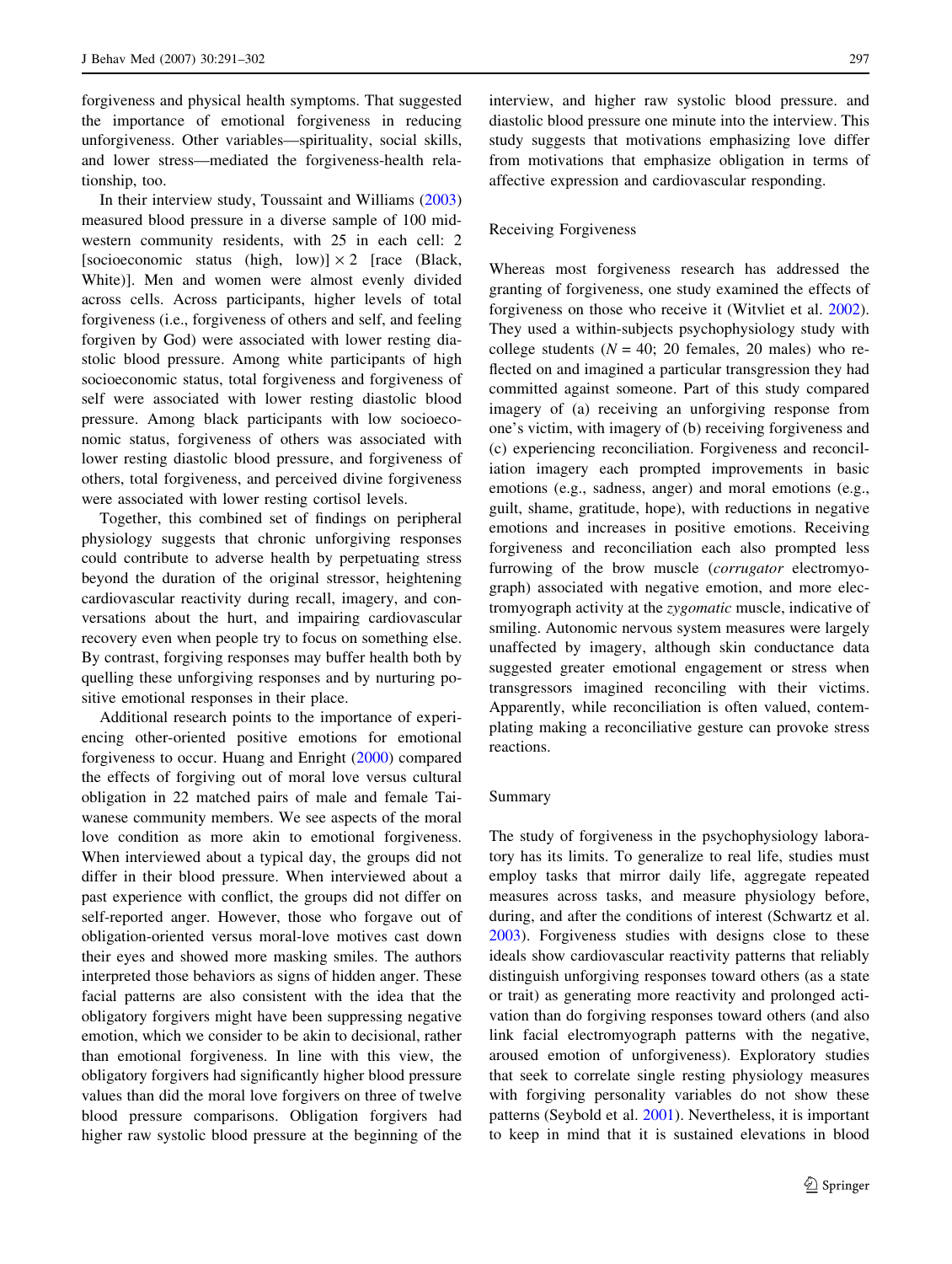pressure that predict end-organ damage, and the impact of brief peaks in blood pressure, such as those measured in the forgiveness studies, is unclear (see Schwartz et al. [2003](#page-11-0)). Hence, the extant data speak only to immediate short-term patterns. As we interpret the autonomic and cardiovascular effects, it is also important to keep in mind that they may reflect not only heightened sympathetic nervous system arousal, but also impaired parasympathetically mediated responding.

Forgiveness has been shown to be beneficial in reducing victims' unforgiveness, which is associated with prolonged physiological activation, and is theorized to have more cardiovascular health implications than short-term stress reactivity (Brosschot and Thayer [2003](#page-10-0)). Forgiveness research suggests it also promotes positive and prosocial emotions for victims (e.g., Witvliet et al. [2001](#page-11-0)) and offenders (Witvliet et al. [2002](#page-11-0)), calming physiological indicators of negative and aroused emotion. To the extent that forgiveness may eclipse or reduce anger, sympathetic nervous system activation may be mitigated (McCraty et al. [1995\)](#page-11-0). To the degree that forgiveness involves positive and calm emotion, the parasympathetic nervous system may exert better control (see McCraty et al. [1995\)](#page-11-0).

## Forgiveness and Other Mechanisms Not Reviewed

In the present limited review, we cannot consider all of the evidence for mechanisms relating forgivingness and health. For example, Worthington ([2006\)](#page-11-0) reviewed at length evidence from evolutionary psychology, the biochemistry of aggression, the relaxation response, emotional expression (i.e., Pennebaker's writing intervention; see McCullough et al. [2006](#page-11-0)), positive emotions (e.g., love, gratitude, etc.), and Fredrickson's [\(1998](#page-10-0)) Broaden and Build Model of Positive Emotions. Several other recent chapters include extensive reviews that address important mechanisms to consider. Witvliet and McCullough ([2007\)](#page-11-0) proposed the importance of emotion-regulation pathways for linking forgiveness and health. They address forgiveness as an antagonist to post-offense responses that have destructive effects (e.g., stress, hostility, rumination, and suppression), and forgiveness as an agonist for positive reappraisal and positive emotions. Marques and Sternberg [\(2007](#page-10-0)) extensively document biological features of positive emotions and their interfaces with health, and Koenig ([2007\)](#page-10-0) highlights the pathways by which expressions of altruistic responses can be linked with health.

Previous reviews have paid little attention to forgiveness interventions in medical settings, although Harris and Thoresen [\(2006](#page-10-0)) called for such attention. Until the last couple of years, few juried studies were available. In the following section, we summarize the research on applica-

tions of a forgiveness intervention to producing changes in health status.

## Forgiveness Interventions in Medical Settings

Based on the preliminary evidence that forgiveness may affect health, teaching forgiveness in medical settings is gaining limited acceptance as a treatment goal (Harris and Thoresen [2006\)](#page-10-0). Yet, forgiveness interventions are still implemented infrequently in medical settings. We explore here the medical conditions for which forgiveness interventions could benefit patients and their loved ones.

## Medical Family Therapy

Forgiveness interventions may help families who are dealing with illness of a family member. McDaniel et al. [\(1999](#page-11-0)) identified emotional themes in families dealing with the impact of physical illness. One emotional theme identified was guilt versus forgiveness. For example, individuals may ask what they did to deserve the illness or have guilt regarding their illness, child's illness, or parent's illness. Such emotional themes can apply to a variety of illness experiences, whether acute or anticipated, and across the lifespan (McDaniel et al. [1999\)](#page-11-0). Interventions for families dealing with illness and related guilt and forgiveness themes may benefit from including forgiveness of others and of the self.

## Cardiovascular Health

Individuals at risk for coronary disease, recurrent coronary disease, and high blood pressure may benefit from forgiveness interventions. This is suggested by stress-andcoping theory (Worthington [2006](#page-11-0)) but also by the research on peripheral physiology and forgiveness reviewed above. Interventions have considered forgiveness within a treatment protocol. Friedman's Recurrent Coronary Prevention Project (RCPP; Friedman et al. [1986\)](#page-10-0) involved a five-year, clinical trial of a group therapy intervention aimed at reducing the recurrence rate of post-coronary participants by reducing levels of hostility in individuals at risk for coronary problems in patients who had recovered from myocardial infarction. According to Kaplan ([1992\)](#page-10-0), forgiveness was an important antidote to hostility in this efficacious intervention. In a post-intervention assessment, patients indicated that learning ''how to cultivate the forgiving heart'' (p. 6) was one of the keys to reducing their hostility.

Waltman [\(2003](#page-11-0)) examined a ten-week forgiveness intervention with male patients who had coronary artery disease. No differences were found between the groups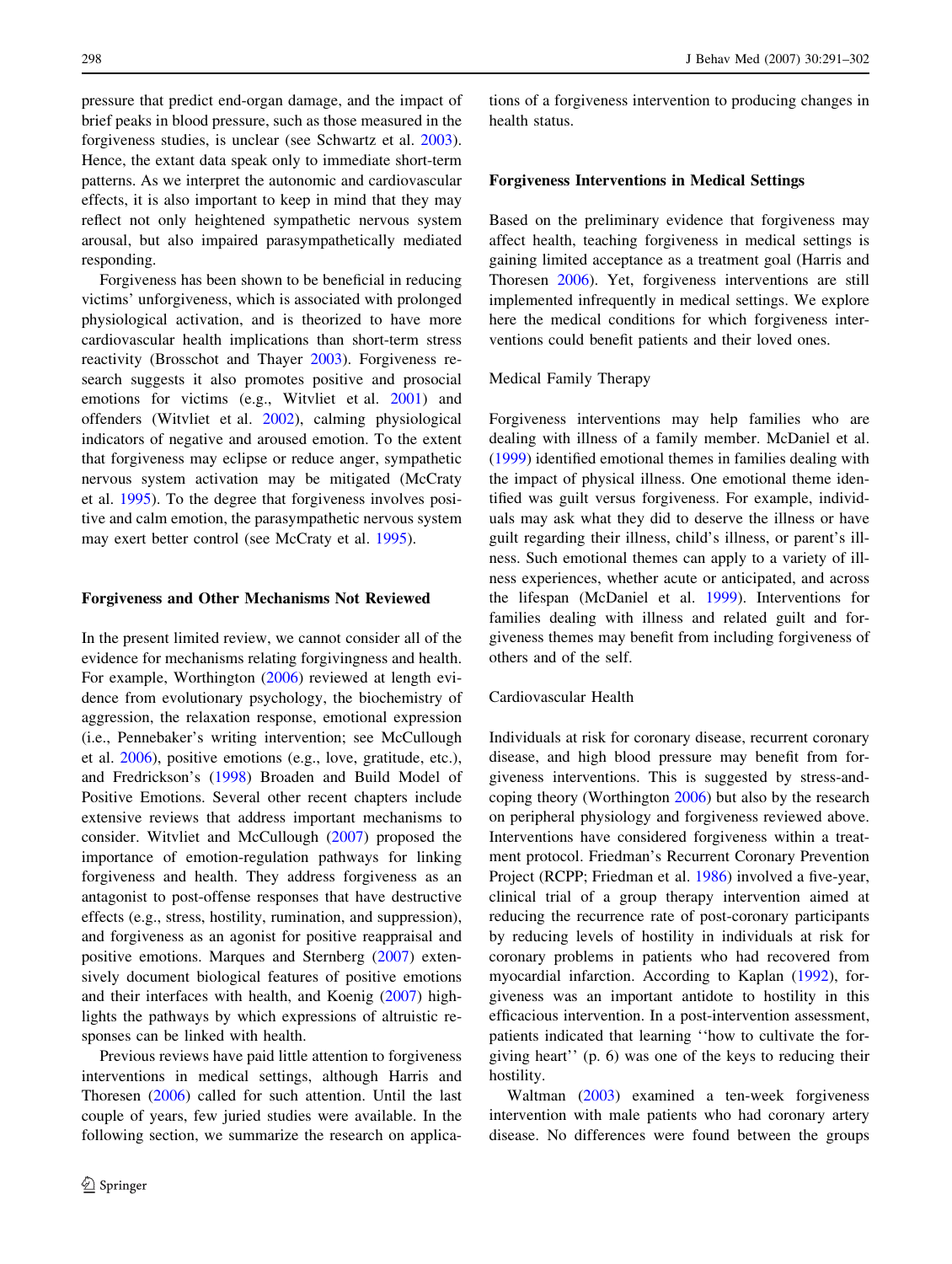from the pre- to post-test. However, after a 10-week follow up, a difference emerged. Participants in the forgiveness group experienced reduced anger-induced myocardial perfusion defects.

## Chronic Pain

Because chronic pain can be complicated by anger and resentment (Greenwood et al. [2003](#page-10-0)), forgiveness interventions may be beneficial. Carson et al. ([2005\)](#page-10-0) examined individuals suffering from chronic low back pain and found that anger, affective pain and sensory pain were all lower for those who were more forgiving. State anger mediated the relationship between forgiveness and sensory pain. However, state anger did not mediate the relationship between forgiveness and affective pain. In addition, Rippentrop et al. ([2005\)](#page-11-0) demonstrated that pain patients with higher levels of forgiveness reported experiencing less daily pain interference and less intense pain.

## Substance Use

For participants with substance dependence, Lin et al. [\(2004](#page-10-0)) examined the effect of either 12 weeks of forgiveness therapy or individual therapy. Individuals who participated in forgiveness therapy experienced a decrease in their vulnerability to use drugs at post-test and four-month follow-up. Individual therapy specifically focused on drug vulnerabilities, whereas forgiveness therapy did not. However, it was the participants in the forgiveness therapy group who decreased their drug vulnerabilities.

In the foregoing areas, forgiveness might be important because it affects the patient's stress response. However, there are medical problems that are not mediated by stress response. Stress shows up within the family support system, or in coping with the disease, and thus can affect physical and mental health outcomes. We illustrate that process with two examples.

## Traumatic Brain Injuries

Individuals with traumatic brain injury may blame others (Smith [1989\)](#page-11-0). Many individuals with traumatic brain injury were injured by others (Gisi and D'Amato [2000](#page-10-0)), and accidents leading to the injury frequently involved carelessness (e.g., running stop sings), lack of responsibility (e.g., hit and run), or alcohol (Gisi and D'Amato [2000](#page-10-0)). Anger and resentment can result in non-compliance with medical protocol (Smith [1989](#page-11-0)). Major transgressions might also occur after the injury. Caretakers or spouses might abandon or demean patients. Furthermore, brain injured patients might say hurtful things, express uncontrolled rage, or simply be a source of resentment from causing caretaker burden. To the extent that forgiveness addresses these issues, such interventions may be of benefit.

## Cancer

Individuals faced with terminal cancer have been studied in forgiveness interventions. So far, this research has typically been reported in unpublished dissertations (Bennett [1998](#page-9-0); Hansen [2002;](#page-10-0) Phillips [1999](#page-11-0); Stone [2001](#page-11-0)). Philips [\(1999\)](#page-11-0) identified themes that emerged from two open-ended interviews with five participants diagnosed with cancer. Participants expressed a need for (a) letting go of longstanding patterns of thoughts, feelings, and behaviors that blocked spiritual growth and (b) opening and healing through practicing forgiveness, trust, acceptance, and spirituality. Hansen [\(2002](#page-10-0)) reported a dissertation on a forgiveness intervention with participants diagnosed with terminal cancer. Participants expressed emotional pain due to unresolved conflicts or past emotional injuries. They participated either in a four-week forgiveness therapy or supportive therapy wait-list control group (Hansen [2002](#page-10-0)). From pre- to post-test, the forgiveness group had higher gains in forgiveness, hope, and quality of life, and higher reductions in anger than did the control group.

Published studies of forgiveness in cancer patients include case studies (Mauldin and Andersen [1998](#page-10-0)) and an uncontrolled study (Phillips and Osborne [1989](#page-11-0)). Phillips and Osborne provided six sessions of group-based forgiveness therapy to cancer patients. The sessions focused on the relief and dissipation of negative feelings and the resolution of painful psychological issues associated with cancer. The group leader-authors reported that the process of forgiving involved a struggle with guilt, blame, and revenge and growth in the understanding of the reciprocal nature of relationships.

## Medical Errors

Forgiveness training could help physicians, patients, and family members in dealing with medical errors (Gerber [1990](#page-10-0)). Of note, the current culture of medical settings is not set up to encourage forgiveness. For instance, many physicians involved in medical mistakes are informed not to communicate with the patient or patient's family, which makes it difficult for anyone to begin to forgive (Berlinger and Wu [2005](#page-10-0)). Yet, forgiveness issues still exist for physicians even if they are not allowed to communicate with families (see Gerber [1990](#page-10-0)). For example, one physician stated that at times physicians need self-forgiveness, which was described as freedom from guilt and self-hatred over mistakes (Berlinger and Wu [2005](#page-10-0)). Thus, although none have been investigated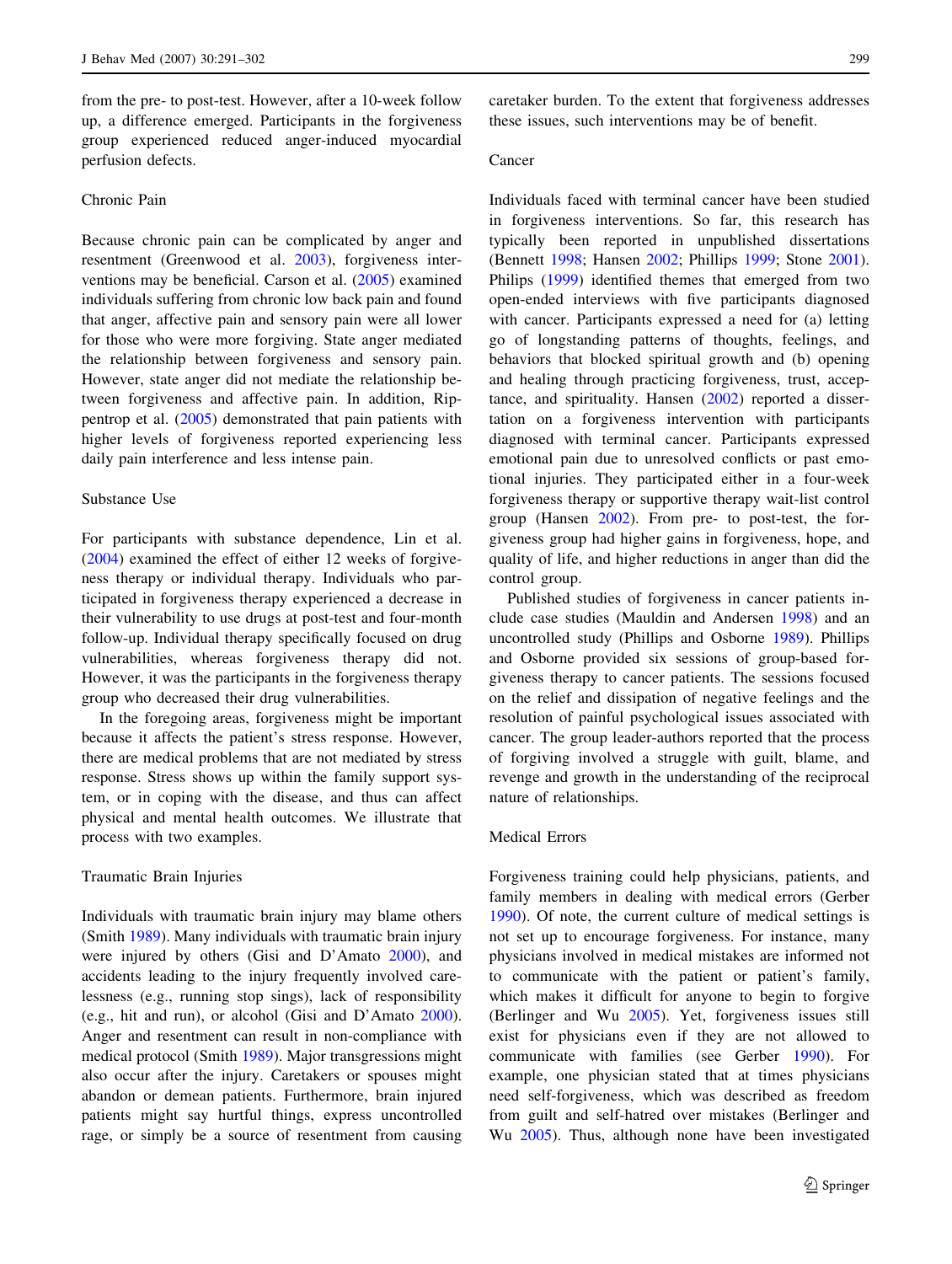<span id="page-9-0"></span>empirically, self-forgiveness interventions could help physicians deal with medical mistakes.

Patients and family members could also benefit from forgiveness interventions regarding medical errors. Clearly, redress for mistakes should not be circumvented by participating in a forgiveness intervention, but after mediated resolution or litigation, family members might still need to deal with unforgiveness of physicians, lawyers, judges, juries, and third party payers.

## Research Agenda and Conclusion

We suggest a brief research agenda that derives from the foregoing review of (a) whether forgiveness affects health, (b) how it might do so, and (c) how interventions might be crafted.

# Refining Knowledge about Forgiveness in Relationship to Health

As outlined in this research review, much is known while much remains unknown about the forgiveness-health relationship. We suggest the importance of further research on these issues. (a) Given that forgiveness and other coping strategies may reduce unforgiveness, how does forgiveness compare to those strategies in terms of making a positive difference in health that goes beyond merely reducing unforgiveness? (b) How does the relationship between forgiveness and health change across the lifespan? Does forgiveness work through different mechanisms, as we have suggested, for the younger than for the older person? (c) What negative health effects might be associated with different approaches to forgiveness, understandings of forgiveness, features of transgressions, contexts, and timelines? It is important for forgivers not to endanger themselves or others by forgoing justice or by reconciling when instrumental behavior is needed to rectify a problem. Are there also negative health effects that directly follow forgiving? (d) What is the nature of the role of forgiveness in coping with disease? Forgiveness might play a palliative role in coping with gastrointestinal, cardiovascular, and stress-related disorders. However, in cancer control, for instance, forgiving might affect cancer risk directly by affecting glutamate and thus the N-methyl-D-asparate receptor, which affects free radical concentration, which in turn might affect cancer risk (McEwen [2002](#page-11-0)). Forgiveness might contribute to the healing or treatment of cancer only indirectly through relationships or social support, or by helping people be more at peace with their ailments, or contributing to fewer mental health consequences and more positive mental health consequences.

#### Mechanisms by Which Forgiveness May Affect Health

Future research should more specifically address these questions. (a) To what degree is the stress-and-coping model an adequate explanation of the direct versus indirect effects of forgiveness on health? (b) What are the roles of positive emotions such as forgiveness in stress, coping, and health research (Fredrickson [1998](#page-10-0))? (c) To what extent might emotional forgiveness relate to meaning- and problem-focused coping (Park and Folkman [1997\)](#page-11-0)? (d) Under what conditions are decisional and emotional forgiveness independent and under what conditions are they interrelated? (e) What are the physiological and behavioral mechanisms by which decisional and emotional forgiveness have different health-related effects? (f) Who tends to experience decisional versus emotional forgiveness, under what circumstances, and with what effects on physical health?

#### Forgiveness Intervention Research

(a) Controlled clinical trials of forgiveness interventions are in short supply in health settings. A variety of interventions should be tested with different health disorders. Furthermore, eventually, different interventions need to be compared within the treatment of a given disease. (b) Trait by state forgiveness treatment studies are needed. Perhaps those high in trait forgivingness will forgive naturally, and they may have ceiling effects on forgiveness intervention benefits. Better candidates for interventions might be those who are lower in trait forgivingness, who potentially have much more to gain.

With each successive review of the literature, the evidence for connections between forgiveness and health mounts. Mechanisms of influence seem highly related to decreasing the effects of the stress response, but indirect mechanisms, such as affecting the social support network, also exist. At present, interventions to promote forgiveness have been applied to a variety of conditions. The time is ripe for controlled clinical trials of tailored interventions to promote forgiveness in patients and caregivers.

## References

- Baumeister, R. F., Exline, J. J., & Sommer, K. L. (1998). The victim role, grudge theory, and two dimensions of forgiveness. In E. L. Worthington Jr. (Ed.), Dimensions of forgiveness: Psychological research & theological perspectives (pp. 79–104). Philadelphia: Templeton Foundation Press.
- Bennett, M. L. (1998). A study of the relationship of prayer between family caregiver and cancer patient in easing caregiver burden. Dissertation Abstracts International: Section B: The Sciences and Engineering, 59(1-B), 169.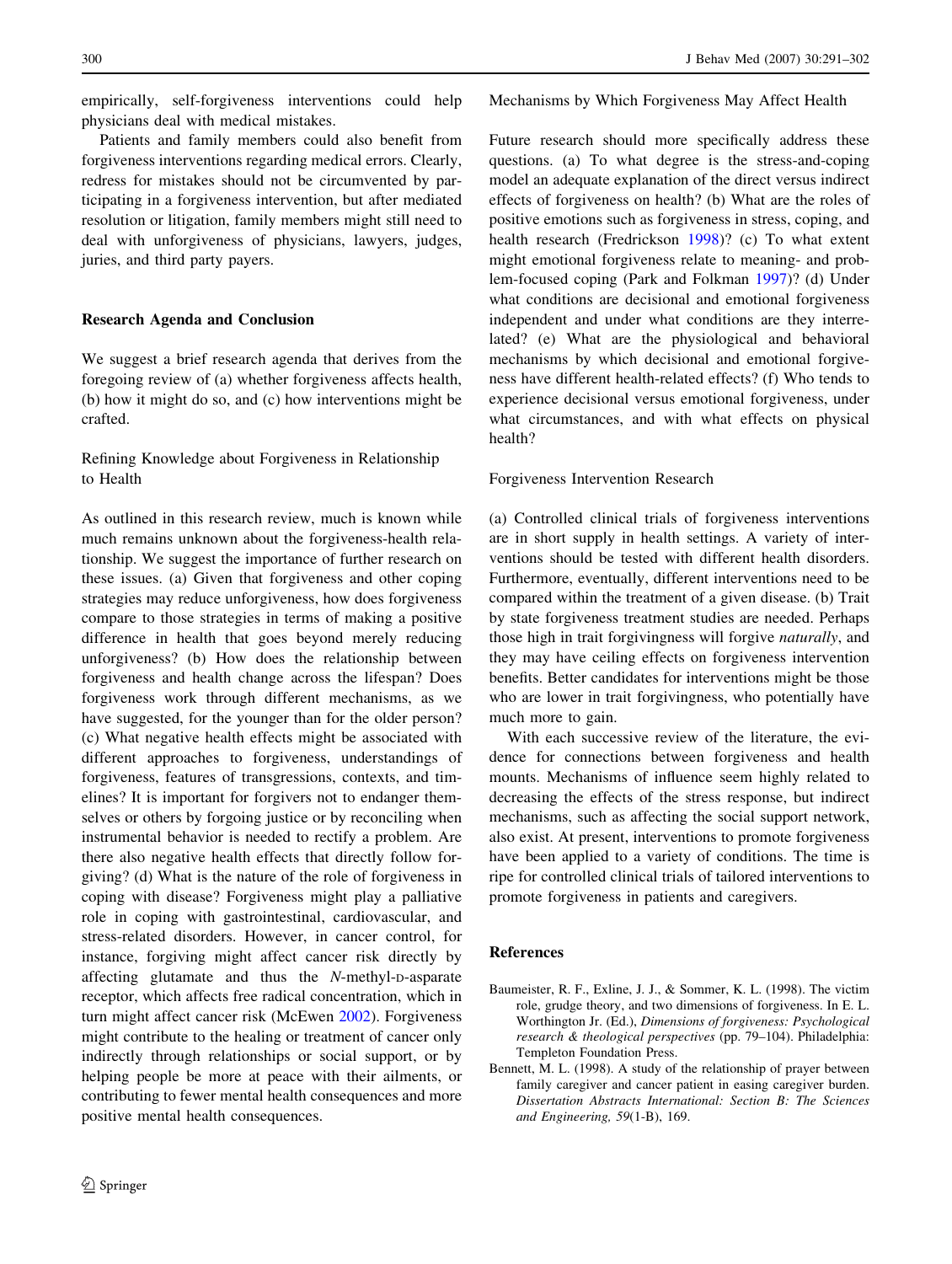- <span id="page-10-0"></span>Berlinger, N., & Wu, A. W. (2005). Subtracting insult from injury: Addressing cultural expectations in the disclosure of medical error. Journal of Medical Ethics, 31, 106–108.
- Blair, R. J. R., Morris, J. S., Frith, C. D., Perett, D. I., & Dolan, R. J. (1999). Dissociable neural responses to facial expressions of sadness and anger. Brain, 122, 883–893.
- Brosschot, J. F., & Thayer, J. F. (2003). Heart rate response is longer after negative emotions than after positive emotions. International Journal of Psychophysiology, 50, 181–187.
- Carson, J. W., Keefe, F. J., Goli, V., Fras, A. M., Lynch, T. R., Thorp, S. R., & Buechler, J. L. (2005). Forgiveness and chronic low back pain: A preliminary study examining the relationship of forgiveness to pain, anger, and psychological distress. Journal of Pain, 6, 84–91.
- Casey, K. L., Svensson, P., Morrow, T. J., Raz, J., Jone, C., & Minoshima, S. (2000). Selective opiate modulation of nociceptive processing in the human brain. Journal of Neurophysiology, 84, 525–533.
- Coan, J. A., Allen, J. J. B., & Harmon-Jones, E. (2001). Voluntary facial expression and hemispheric asymmetry over the frontal cortex. Psychophysiology, 38, 912–925.
- Eisenberger, N. I., Lieberman, M. D., & Williams, K. D. (2003). Does rejection hurt? An fMRI study of social exclusion. Science, 302, 290–292.
- Enright, R. D., & Fitzgibbons, R. P. (2000). Helping clients forgive: An empirical guide for resolving anger and restoring hope. Washington, DC: American Psychological Association.
- Exline, J. J., Worthington, E. L. Jr., Hill, P., & McCullough, M. E. (2003). Forgiveness and justice: A research agenda for social and personality psychology. Personality and Social Psychology Review, 7, 337–348.
- Farrow, T. F. D., & Woodruff, P. W. R. (2005). Neuroimaging of forgivability. In E. L. Worthington Jr. (Ed.), Handbook of forgiveness (pp. 259–272). New York: Brunner-Routledge.
- Farrow, T. F. D., Zheng, Y., Wilkinson, I. D., Spence, S. A., Deakin, J. F. W., Tarrier, N., Griffiths, P. D., & Woodruff, P. W. R. (2001). Investigating the functional anatomy of empathy and forgiveness. Neuroreport: An International Journal for the Rapid Communication of Research in Neuroscience, 12, 2433– 2438.
- Fincham, F. D., Hall, J. H., & Beach, S. R. H. (2005). Til lack of forgiveness doth us part: Forgiveness and marriage. In E. L. Worthington Jr. (Ed.), Handbook of forgiveness (pp. 207–225). New York: Brunner-Routledge.
- Fredrickson, B. L. (1998). What good are positive emotions?. Review of General Psychology, 2, 300–319.
- Friedman, M., Thoresen, C. E., Gill, J. J., Ulmer, D., Powell, L. H., Price, V. A., Brown, B., Thompson, L., Rabin, D. D., Breall, W. S., Bourg, E., Levy, R., & Dixon, T. (1986). Alterations of Type A behavior and its effects on cardiac recurrent in postmyocardial infraction patients: Summary results of the coronary prevention recurrence project. American Heart Journal, 112, 653–665.
- Gerber, L. E. (1990). Transformations of self-understanding in surgeons whose medical treatment efforts were not successful. American Journal of Psychotherapy, 44, 75–84.
- Gisi, T. M., & D'Amato, C. (2000). What factors should be considered in rehabilitation: Are anger, social desirability, and forgiveness related in adults with traumatic brain injuries? International Journal of Neuroscience, 105, 121–133.
- Glinder, J. G., & Compas, B. E. (1999). Self-blame attributions in women with newly diagnosed breast cancer: A prospective study of psychological adjustment. Health Psychology, 18, 475–481.
- Gray, J. A. (1994). Personality dimensions and emotion systems. In P. Ekman & R. J. Davidson (Eds.), The nature of emotion:

Fundamental questions (pp. 329–331). New York: Oxford University Press.

- Greene, J. D., Sommerville, R. B., Nystrom, L. E., Darley, J. M., & Cohen, J. D. (2001). An fMRI investigation of emotional engagement in moral judgment. Science, 293, 2105–2108.
- Greenwood, K. A., Thurston, R., Rumble, M., Waters, S. J., & Keefe, F. J. (2003). Anger and persistent pain: Current status and future directions. Pain, 103, 1-5.
- Hall, J. H., & Fincham, F. D. (2005). Self-forgiveness: The stepchild of forgiveness research. Journal of Social and Clinical Psychology, 24, 621–637.
- Hansen, M. J. (2002). Forgiveness as an educational intervention goal for persons at the end of life. Dissertation Abstracts International, 63(1224), 4A.
- Harmon-Jones, E., Sigelman, J. D., Bohlig, A., & Harmon-Jones, C. (2003). Anger, coping, and frontal cortical activity: The effect of coping potential on anger-induced left frontal activity. Cognition and Emotion, 17, 1–24.
- Harmon-Jones, E., Vaughn-Scott, K., Mohr, S., Sigelman, J., & Harmon-Jones, C. (2004). The effect of manipulated sympathy and anger on left and right frontal cortical activity. Emotion, 4, 95–101.
- Harris, A. H. S., & Thoresen, C. E. (2005). Forgiveness, unforgiveness, health, and disease. In E. L. Worthington Jr. (Ed.), Handbook of forgiveness (pp. 321–333). New York: Brunner-Routledge.
- Harris, A. H. S., & Thoresen, C. E. (2006). Extending the influence of positive psychology interventions into health care settings: Lessons from self-efficacy and forgiveness. Journal of Positive Psychology, 1, 27–36.
- Huang, S-T. T., & Enright, R. D. (2000). Forgiveness and angerrelated emotions in Taiwan: Implications for therapy. Psychotherapy, 37, 71–79.
- Kaplan, B. H. (1992). Social health and the forgiving heart: The Type B story. Journal of Behavioral Medicine, 15, 3–14.
- Koenig, H. (2007). Altruistic love and physical health. In S. G. Post (Ed.), Altruism and health: Perspectives from empirical research (pp. 422–441). Oxford: Oxford University Press.
- Lawler, K. A., Younger, J. W., Piferi, R. L., Billington, E., Jobe, R., Edmondson, K., & Jones, W. H. (2003). A change of heart: Cardiovascular correlates of forgiveness in response to interpersonal conflict. Journal of Behavioral Medicine, 26, 373–393.
- Lawler, K. A., Younger, J. W., Piferi, R. L., Jobe, R. L., Edmondson, K. A., & Jones, W. H. (2005). The unique effects of forgiveness on health: An exploration of pathways. Journal of Behavioral Medicine, 28, 157–167.
- Lawler-Row, K. A., & Piferi, R. L. (2006). The forgiving personality: Describing a life well lived? Personality and Individual Differences, 41, 1009–1020.
- Lieberman, M. D., Jarcho, J. M., Berman, S., Naliboff, B. D., Suyenobu, B. Y., Mandelkern, M., & Mayer, E. A. (2004). The neural correlates of placebo effects: A disruption account. Neuroimage, 22, 447–445.
- Lin, W., Mack, D., Enright, R. D., Krahn, D., & Baskin, T. W. (2004). Effects of forgiveness therapy on anger, mood, and vulnerability to substance use among inpatient substancedependent clients. Journal of Consulting and Clinical Psychology, 72, 1114–1121.
- Marques, A. H., & Sternberg, E. M. (2007). The biology of positive emotions and health. In S. G. Post (Ed.), Altruism and health: Perspectives from empirical research (pp. 149–188). Oxford: Oxford University Press.
- Mauldin, G. R., & Anderson, W. T. (1998). Forgiveness as an intervention in contextual family therapy: Two case examples. TCA Journal, 26, 123–132.